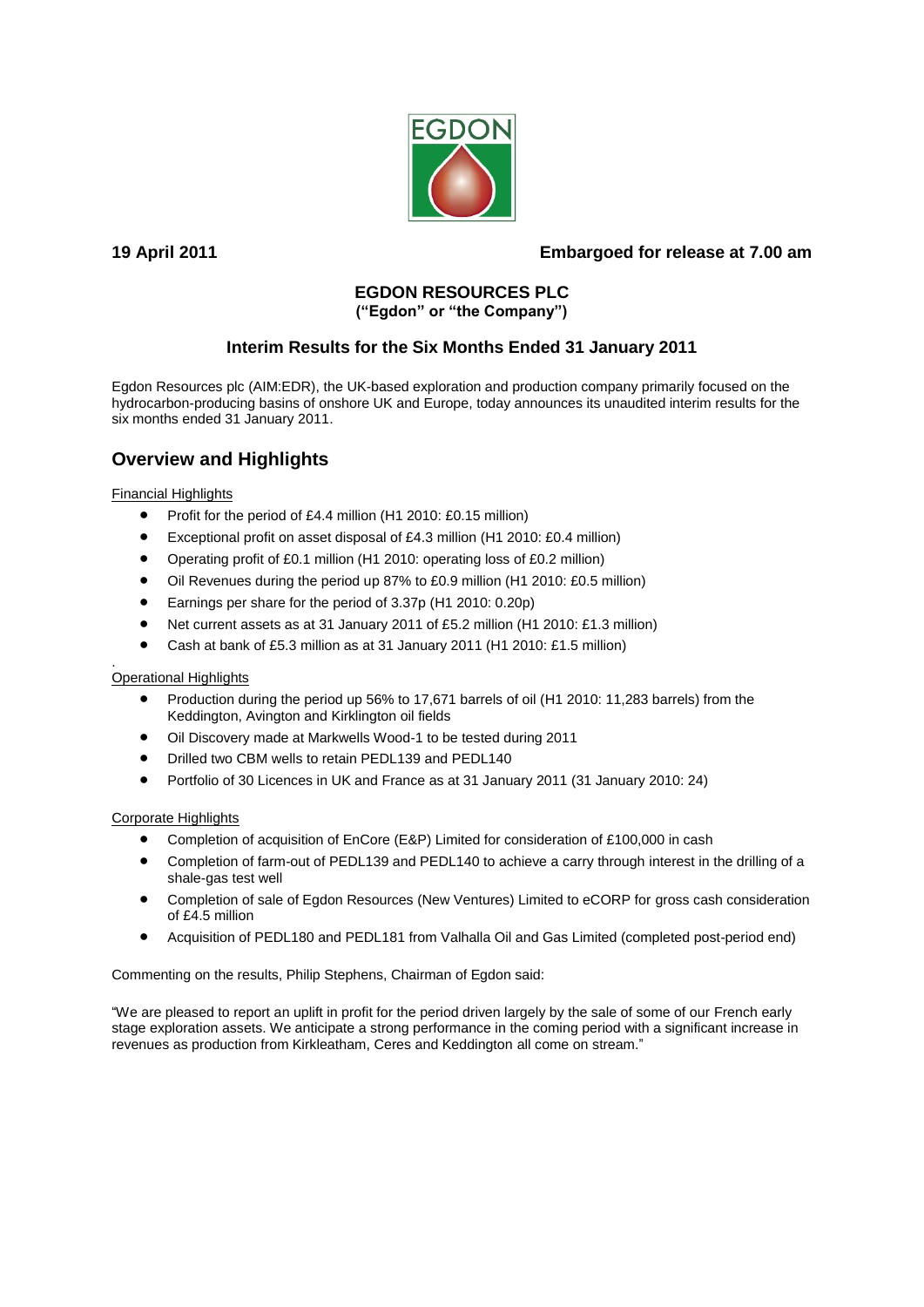**For further information contact:**

Richard Redmayne (Corporate Broking)

| <b>Egdon Resources plc</b>                           |                         |
|------------------------------------------------------|-------------------------|
| Mark Abbott                                          | 01256 702292            |
|                                                      | www.egdon-resources.com |
| <b>Buchanan Communications</b>                       |                         |
| Richard Darby, James Strong, Gabriella Clinkard      | 020 7466 5000           |
| <b>Nominated Adviser and Broker - Seymour Pierce</b> |                         |
| Jeremy Porter, Sarah Jacobs (Corporate Finance)      | 020 7107 8000           |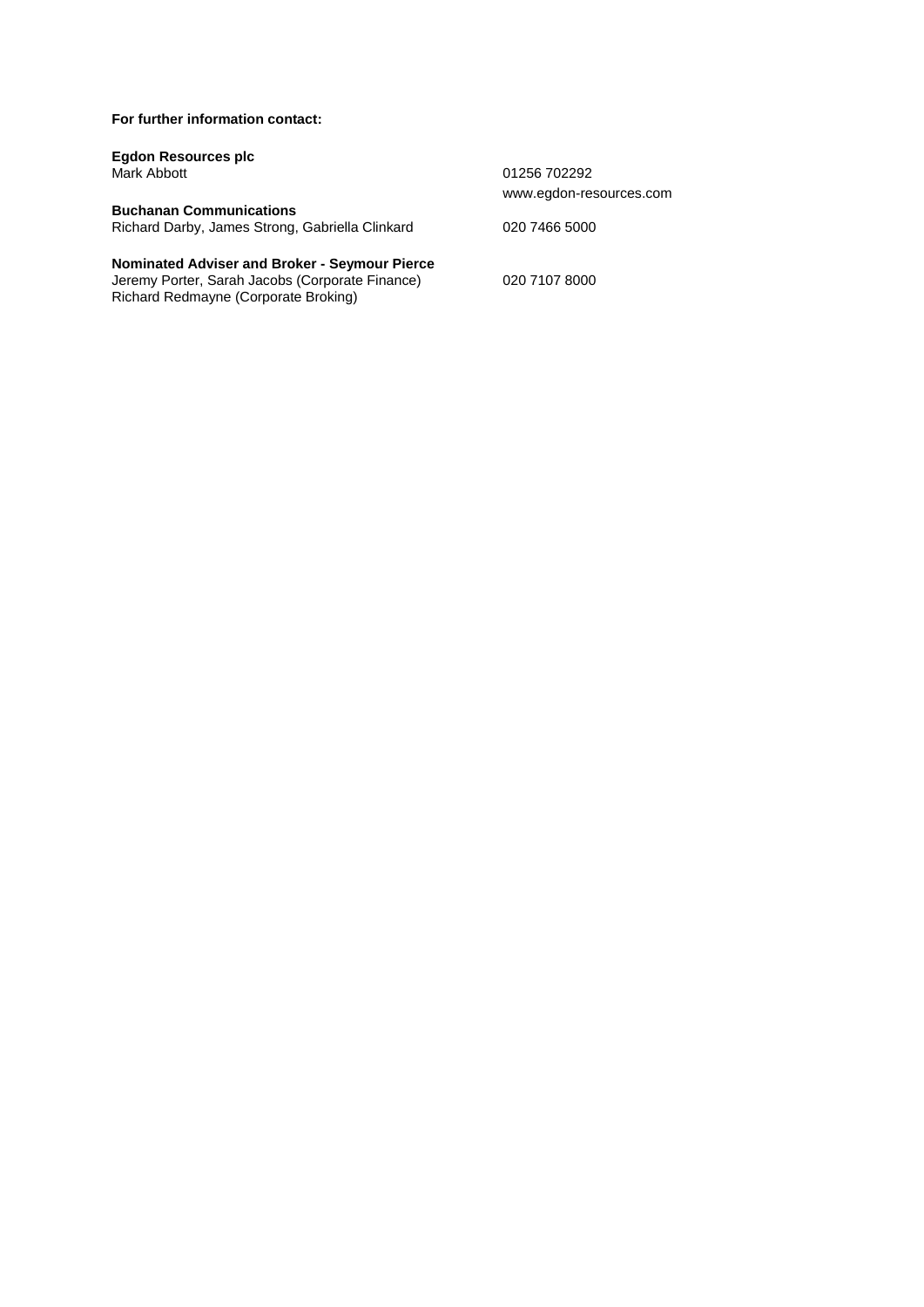# **Chairman's Statement**

I am pleased on behalf of the Board to be able to report further good progress, albeit slower than hoped, in the six months ended 31 January 2011. We continued to be frustrated by delays in the start-up of production at Kirkleatham and Ceres during the period, but with Kirkleatham first gas imminent and Ceres works nearing completion, we can anticipate growth in production and revenues in the coming period.

Our cash position is strong, mainly as a result of the receipt of £4.5 million during the period from the disposal of some of our French assets. Our available cash and the anticipated increase in revenues have enabled a change to our existing strategy and we are looking to finance an active exploration programme, targeting the higher potential prospects within our portfolio to drive future growth.

#### **Financial**

Revenue from oil production during the period was up 87% to £0.9 million (2010: £0.5 million) on oil production of 17,671 barrels, a 56% increase over the same period in 2010 (2010: 11,283 barrels). The Company recorded a significantly increased profit after tax of £4.4 million for the period (2010: £0.15 million), which includes a profit on disposal of £4.3 million related to the sale of some of our French assets. Earnings per share for the period were 3.37p (2010: 0.20p).

Net current assets as at 31 January 2011 were £5.2 million (31 January 2010: £1.3 million) including cash of £5.3 million. Equity at 31 January 2011 was £20.5 million (31 January 2010: £9.1 million). In line with last year the Directors do not recommend the payment of a dividend.

### **Corporate Activity**

As highlighted above, we completed during the period the sale of some of our French assets for £4.5 million in cash to eCORP Oil and Gas UK Limited ("eCORP"). The interests involved were early-stage exploration projects and the sale of them significantly enhances our balance sheet. Importantly we have the opportunity to participate in any drilling success which eCORP may have with these licences by way of back-in options.

We have also completed the acquisition of EnCore (E&P) Limited (now renamed Egdon (E&P) Limited) which holds two Permits in France (Mairy and Nimes). The consideration for this was £100,000 in cash.

#### **Portfolio Management**

As at 31 January 2011 Egdon held interests in 30 licences in the UK and France (2010: 24 Licences). During the period PEDLs 138, 142, 144 and 154 were relinquished as they did not meet our technical and commercial thresholds. A write-down of £100,000 was made in relation to these assets during the period.

In January we announced the acquisition of two additional East Midlands licence interests from Valhalla Oil and Gas UK Limited. This transaction was conditional on regulatory approval and was completed during March 2011. The consideration was the grant of a net profit interest of 10% of the acquired interest. As at the date of this report, Egdon now holds interests in 32 licenses.

#### **Production**

At the time of our last results we had anticipated first gas from Kirkleatham and Ceres around the turn of the year. However, Kirkleatham and our other production sites were badly affected by the severe winter weather during December 2010. Civil, mechanical and electrical construction was completed at Kirkleatham during March and first gas is expected imminently.

The prolonged maintenance shut-down of the BP Cleeton Platform and associated infrastructure has meant that the Ceres Gas Field (in which Egdon holds a 10% interest) has been shut-in since June 2010. These works are nearing completion and the repairs to the Eris umbilical are well advanced. As such we now expect gas flows to resume within a few weeks and will provide an update once this is achieved.

In spite of these delays Egdon has still achieved a 56% increase in production from the same period last year.

Production from Keddington-3z, constrained by gas flow rates has been around 120-130 barrels of oil per day ("bopd") when on production. The field is currently shut-in for the drilling of a further horizontal sidetrack, Keddington-4. This well should result in an increase in field production and enable us to make the investment decision on the gas to electricity project for Keddington over the coming months.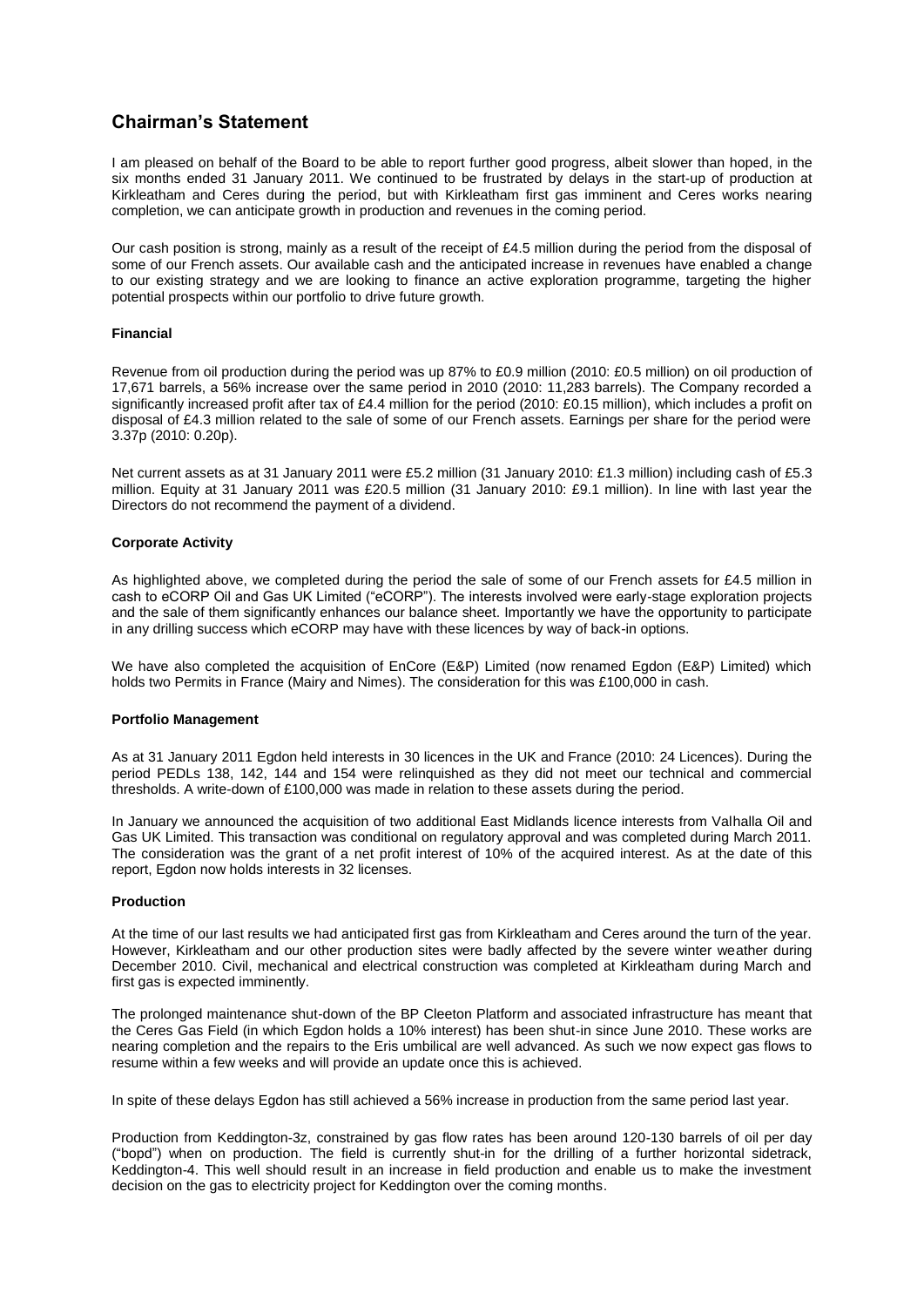Avington has continued to produce in line with expectations during the period and the Avington-2z well has been restored to production. We also expect to commence production from the combined Dukes Wood/ Eakring/ Kirklington production unit in the third quarter of 2011 conditional on receipt of planning and other consents for Dukes Wood.

With both Kirkleatham and Ceres on production and with the resumption of production at Keddington we hope to exceed our long held oil and gas production target of 500 boepd net to Egdon in the near future.

#### **Exploration**

During the period Egdon participated in the Markwells Wood-1 oil discovery drilled in West Sussex and we look forward to the outcome of an extended well test later in the year, which will determine commerciality.

The best estimate of our prospective resources as at 31 January 2011 in UK and France is 290 million barrels of oil ("mmbo") equivalent which represents significant upside potential for Egdon. We plan an active exploration and appraisal drilling programme through 2011, into 2012 and beyond to evaluate these prospects. Further details of our UK and French drilling plans are set out in the Operational Review which follows this statement.

France remains a key focus for Egdon and we plan to reprocess and possibly acquire new seismic data on our very large Audignon gas prospect and in our Pontenx Permit later on in 2011 with a view to drilling on both prospects in 2012.

Drilling is planned on the Mairy Permit during 2011 in the Paris Basin oil-shale play. However, we note the recently announced drilling moratorium in France in relation to non-conventional hydrocarbon (shale-gas and oilshale) drilling which may impact the timing of this well.

Egdon will continue to look at the optimum strategy for maximising value from the non-conventional opportunities within our assets (shale-gas, oil-shale and coal bed methane).

#### **Outlook**

Our strategy is to build a strong revenue stream from the production of oil and gas in order to finance the drilling of exploration, appraisal and production wells and thereby enhance the value of our assets.

We feel that we have achieved much in the period under review and production should increase significantly once Kirkleatham and Ceres are on production. Our cash position is strong and forecast cash flow is positive. Our shareholders have been patient in the light of the further delays which have occurred in our production forecasts and we thank them for their forbearance.

Keddington has been a success for Egdon and we await the results of further drilling on the field over the coming weeks. We look forward to further drilling at Havant, Nooks Farm and in the Mairy Permit, to the results of well testing at Markwells Wood and Waddock Cross, to the acquisition of new seismic data in the UK and France and to the outcome of planning applications at a number of our other projects which may lead to further drilling later in 2011 and in 2012.

We will continue to look to build shareholder value by strengthening the quality of our asset portfolio through technical evaluation and acquisition of new licences, either directly via licence applications or through targeted acquisitions such as the recently announced Valhalla transaction.

The changes to oil and gas taxation announced in the recent budget are not expected to have a significant impact on Egdon as our fields and projects continue to benefit from the Field Allowance for small fields.

On behalf of the Board I would like to thank our hard working and dedicated staff for their endeavour during the period and with their help we expect to be able to report continued progress in the coming period.

Philip Stephens Chairman 18 April 2011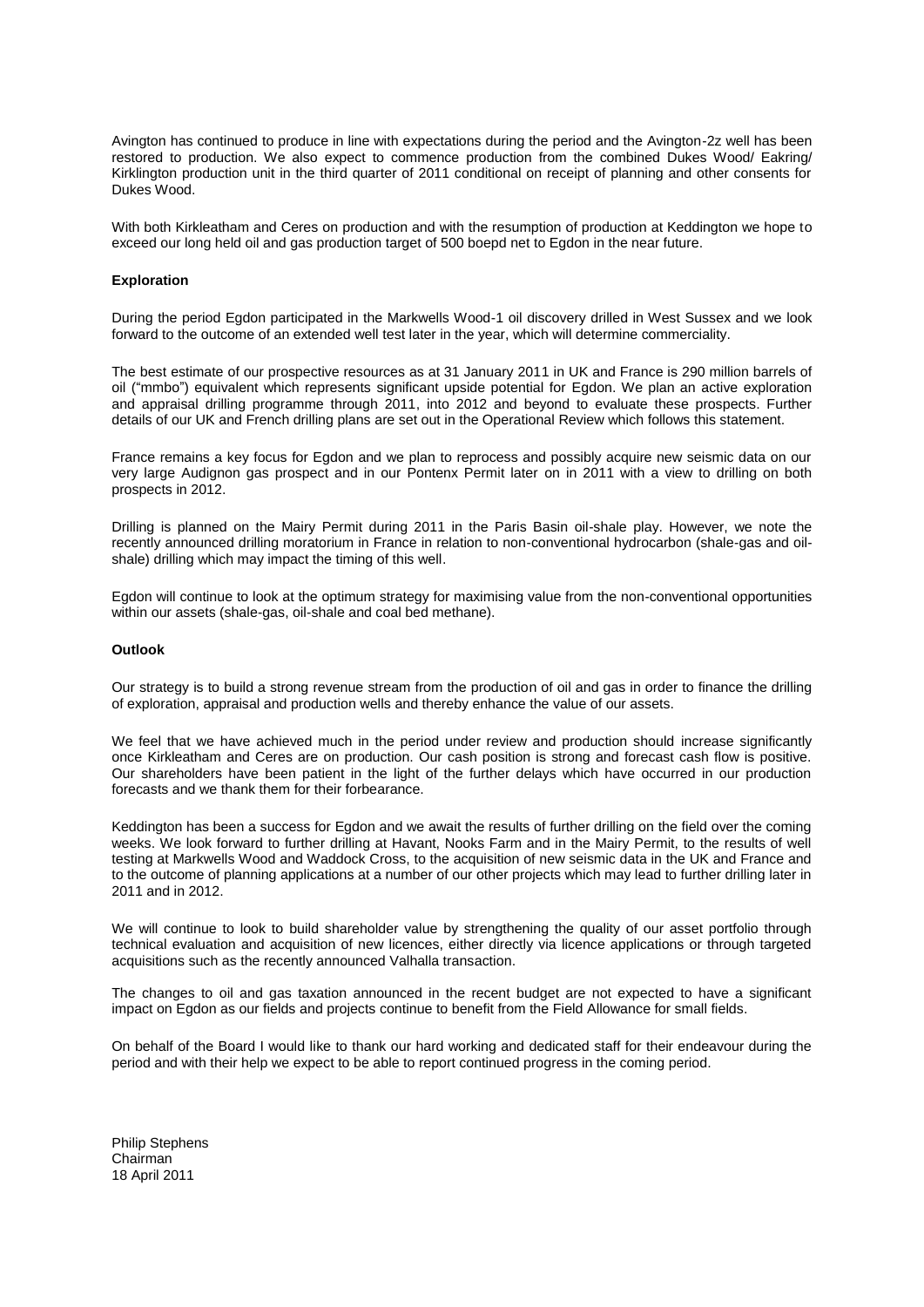# **Managing Director's Operational Review**

Egdon has a focus on onshore operations in Europe, currently having two geographical operating segments, the UK and France.

**UK**

At the end of the period Egdon held interests in 25 licences UK onshore and one licence offshore in the Southern North Sea. During the period we have relinquished our interests in PEDLs 138, 142,144 and 154; subsequent to the period end, we have acquired interests in PEDLs180 and 181.

#### **Producing Assets**

### Keddington (PEDL005(Remainder) – 75% operated interest)

The Keddington oil field in Lincolnshire produces oil and gas from two sandstone intervals of Carboniferous age at a depth of 2,200 metres. The Keddington-3 and subsequent Keddington-3z sidetracks encountered 235 metres of productive Unit 1 and Unit 2 reservoir intervals. The well has been free-flowing oil and gas since June 2010 with total production net to Egdon during the period of 13,559 barrels of oil. We plan to use the produced gas for on-site electricity generation which will enable unconstrained oil production and also add an additional revenue stream during 2011. The currently estimated proven and probable reserves of 0.30 mmbo are expected to be upgraded on completion of ongoing evaluation work.

The Keddington-4 well is being drilled as a horizontal sidetrack from the Keddington-1z donor well with a kick-off depth of 2,080 metres and will be drilled to a total depth of around 2,750 metres, including a horizontal section of up to 500 metres. Operations started on 4 April 2011 with drilling commencing on 9 April and expected to be completed during April.

Additional potential is recognised with gas discovered in the underlying Namurian sandstone and in the contiguous Louth Prospect. These will be further evaluated during 2011.

#### Avington (PEDL070 – 36.67% non-operated interest)

The Avington oil field in Hampshire produces oil from the Great Oolite limestone reservoir of Middle Jurassic age. The field has produced a total of 4,112 barrels (net Egdon) from the Avington-3z and 2z wells during the period. Net Egdon proven and probable reserves are estimated at 0.12 mmbo.

#### Kirkleatham (PEDL068 – 40% operated interest)

The Kirkleatham gas field, near Redcar, discovered in 2006 by Egdon, is a stratigraphically trapped gas accumulation in a Permian age limestone reservoir at a depth of around 800 metres. First gas from Kirkleatham is imminent and Net Egdon peak production of 2 to 2.4 mmcfg/d (330 to 400 boepd) is anticipated. Net Egdon best estimate contingent resources are estimated at 2.03 bcf.

Further drilling will be considered in 2011 if the production data indicates the presence of more extensive gas reserves and the option exists to convert the Kirkleatham field into a gas storage facility once the gas reserves are depleted.

#### Ceres (P.1241 - 10% non-operated interest)

The Ceres Gas Field initially came on stream in April 2010, with horizontal well 47/9c-11X producing at the predicted rates of 20 mmcfg/d, from the Lower Permian Leman Sandstone. Prolonged maintenance of the BP Cleeton Platform and associated infrastructure has meant that the Ceres Gas Field has been shut-in since June 2010. These works are now nearing completion as are the repairs to the damaged Eris umbilical. As such it is anticipated that gas production from Ceres will resume within a few weeks.

Expected production is 1.2 mmcfg/d (200 boepd) net to Egdon. Net Egdon proven and probable gas reserves are estimated at 3.7 bcf.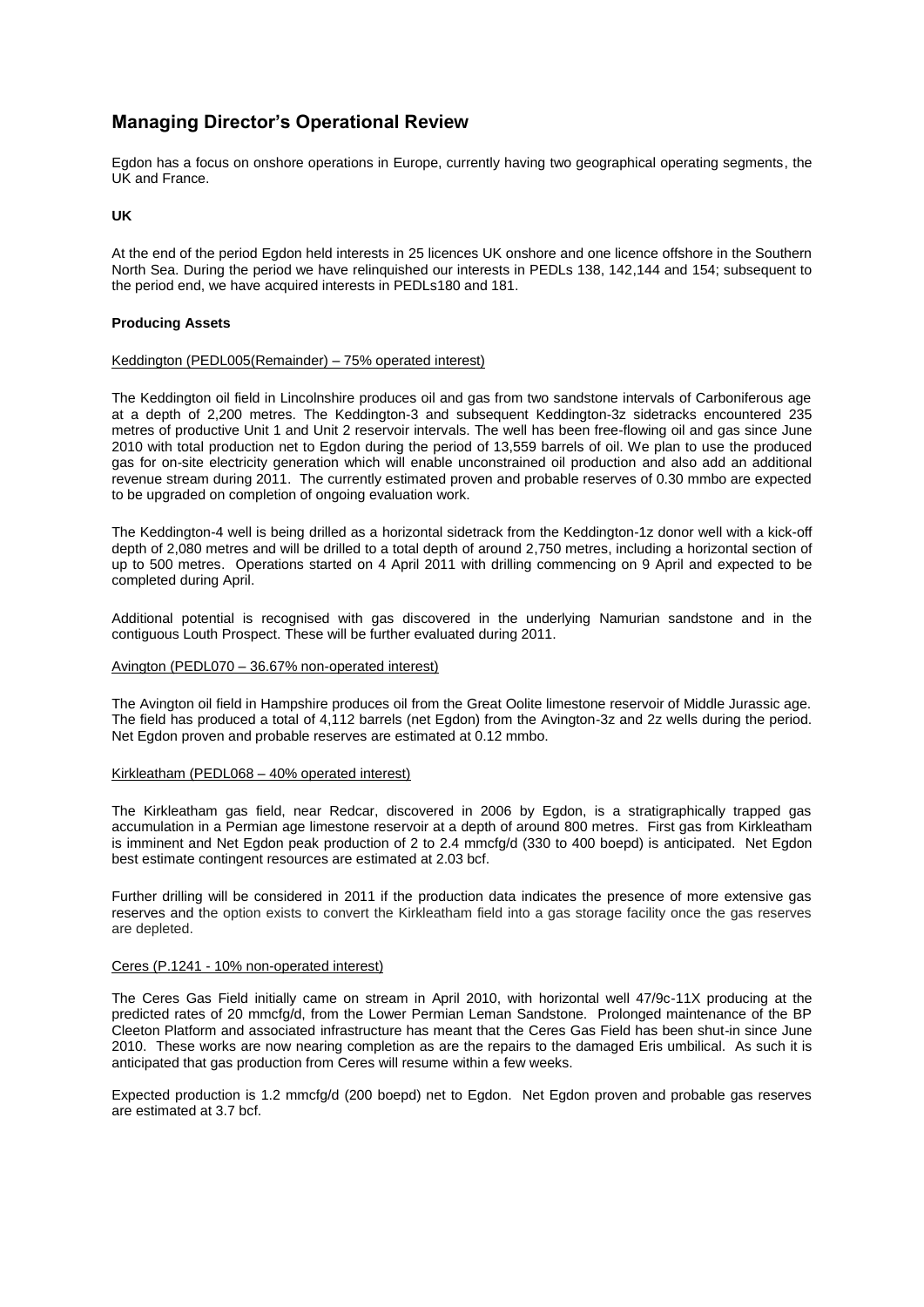#### Eakring-Dukes Wood-Kirklington (PEDLs 118, 203 – 65% operated interest)

Egdon plans to produce the Kirklington-3z and Dukes Wood-1 oil wells as a combined production unit. Both wells have high water cuts and cost-effective water disposal is the key to improving commerciality. The Dukes Wood-1 well will be completed as a dual oil producer and water disposal well to achieve this. We await planning and other consents for the development of Dukes Wood-1 with production expected later in 2011. This facility will act as a hub for future incremental developments in the area.

#### **Appraisal**

Egdon has a number of appraisal and development projects within its UK portfolio capable of adding further production and revenues in the near-term.

### Markwells Wood (PEDL125 – 10% non-operated interest)

The Markwells Wood-1 well, drilled during December 2010, was announced as an oil discovery on 6 January 2011. The well penetrated a gross hydrocarbon bearing interval of 84 metres of which 58 metres was initially assessed as net reservoir. Evaluation of the core and other data is being finalised to enable the design of an extended well test which is anticipated later in 2011 and which will determine the field"s commerciality.

#### Waddock Cross (PL090 – 45% operated interest)

The Waddock Cross oil field, located in Dorset, has two wells which are completed for production from the Jurassic Bridport Sandstone formation at a depth of 660 metres. A six month test is planned to commence by June 2011. A successful outcome to the testing could lead to full field development in 2012. Net Egdon mostlikely reserves are 0.6 mmbo.

#### Westerdale/Ralph Cross (PEDL068 – 40% operated interest)

The Westerdale/Ralph Cross gas accumulation, in North Yorkshire, has been tested by two wells, Ralph Cross-1 (1996) and Westerdale-1 (2006), which demonstrated the presence of gas in a fractured Permian limestone reservoir. Egdon"s recently completed evaluation of the structure has defined a significant potential gas volume which is capable of being commercially developed via off-site electricity generation. A planning application will be developed for a further appraisal well on the structure which, subject to planning and rig availability, could be drilled late in 2011. Net Egdon best estimate prospective resources are 6.2 bcf.

#### Nooks Farm (PEDL141 – 46% operated interest)

Planning permission has been granted for the re-entry and testing of the Nooks Farm-1A gas discovery well. The Nooks Farm gas discovery was made by Shell in 1982, encountering gas bearing sandstones of Carboniferous age at a depth of 430 metres relative to sea level. The Nooks Farm-1A well, drilled in 1982, achieved a maximum flow rate of over 1 mmcfg/d on test. Potential gross gas volumes are in the range of 0.88 to 3.83 bcf of gas. It is proposed to re-enter the Nooks Farm-1A well later in 2011 and produce gas for on-site electricity generation.

#### **Exploration**

Egdon has a significant portfolio of exploration prospects in the UK and will progress evaluation of all of these. However, the following UK exploration projects have been high-graded for the coming year due to their risk profile and/or potential impact.

#### Broughton-Wressle Prospect (PEDL182 and PEDL180 – 50% interest)

Egdon have recently completed the acquisition of a 50% interest in PEDL180 from Valhalla Oil and Gas UK Limited. PEDL180 contains the Wressle prospect which extends into Egdon operated PEDL182 where the Broughton oil discovery is located. This oil prone trend of structures is bounded to the north-west by the Crosby Warren producing oil field and the Brigg oil discovery to the south-east. We are planning a 38 sq. km 3D seismic survey to fully evaluate this highly prospective trend which is expected to be acquired in October 2011.

To the south of this trend in PEDL241 is the North Kelsey Prospect, where we are finalising our technical view on this 3D defined structure with a view to drilling in 2012 as part of a multi-well exploration/appraisal drilling programme in our East Midlands licences to include some or all of Broughton/Wressle, Biscathorpe, North Somercotes, Burton on the Wolds and Louth.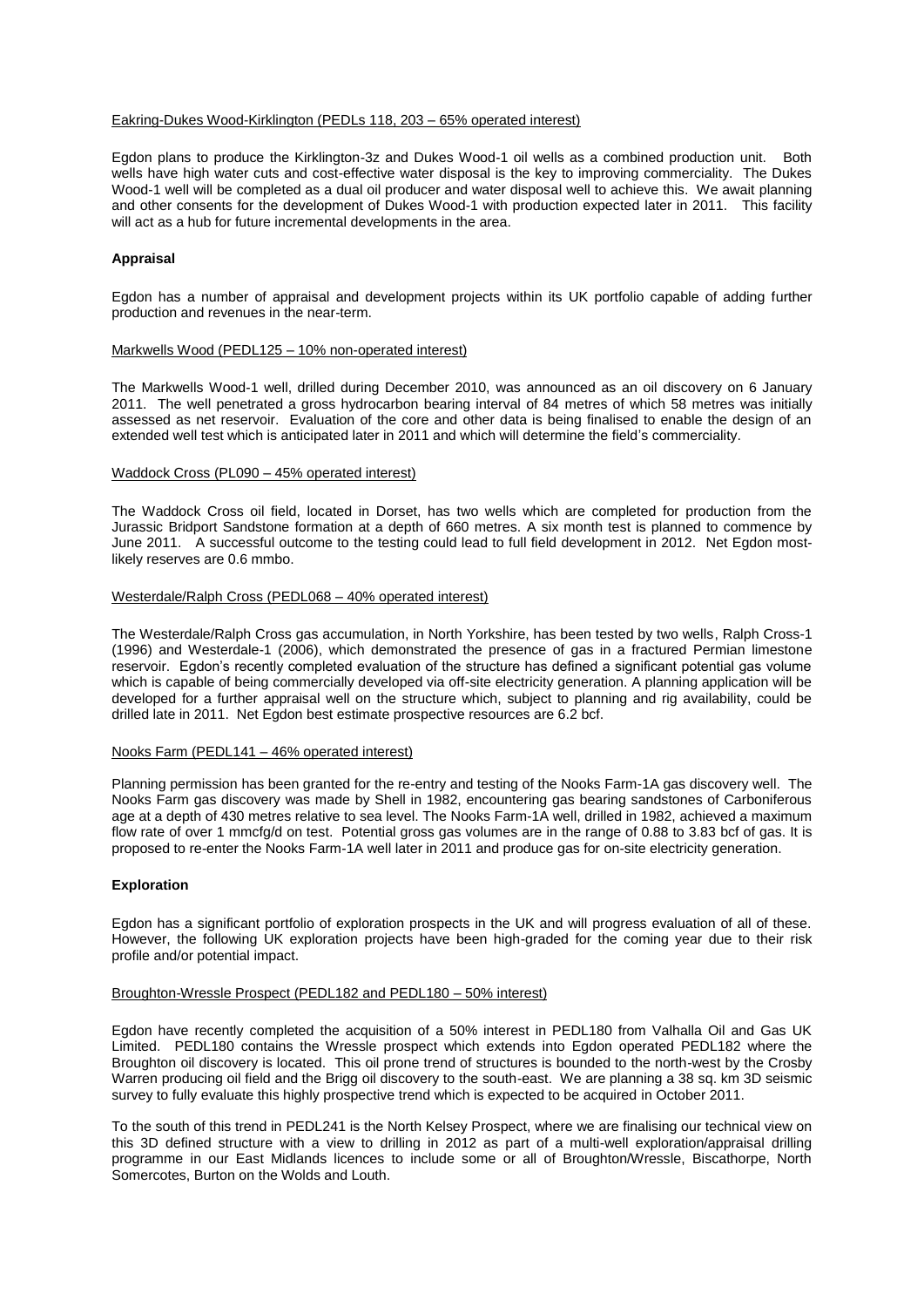#### Biscathorpe (PEDL253 – 60% operated interest)

Oil was discovered but not tested in thin Carboniferous sands in a 1987 well on the Biscathorpe Prospect, in Lincolnshire. It is expected that the sands will thicken off the crest of the structure as observed elsewhere in the basin. This large prospect is defined by 3D seismic data and could contain net Egdon high estimate prospective resources of up to 25 mmbo if the sands pinch-out to the west. A suitable drilling site is being sought and a planning application should be submitted later in 2011.

#### Holmwood (PEDL143 – 38.4% non-operated)

We expect a decision in relation to planning for the Holmwood-1 exploration well during the next quarter. The Holmwood Prospect, located in Surrey, has net Egdon best estimate prospective resources of 16.6 bcf and is located between known gas and oil accumulations. The licence has been extended to October 2012.

#### Sherwood Sandstone Oil Play (PL090 & PEDL237 – 45% operated interest)

Significant exploration potential has been identified in the Sherwood Sandstone play within Egdon"s Dorset licences. A planning application is ready for submission for the Winfrith Prospect which has net Egdon best estimate prospective resource potential of 1.64 mmbo and would de-risk larger prospects to the west with mapped net Egdon best estimate prospective resource potential of 31.5 mmbo. We will make a decision on further 3D seismic acquisition over the Winfrith Prospect during 2011 prior to submission of the planning application.

#### Havant-1 (PEDL256 – Egdon 7.5% non-operated interest)

Drilling is expected during 2011 on the Havant Prospect, a Great Oolite exploration prospect to the south of the Horndean oil field.

#### **Other**

We are expecting to submit a planning application for North Somercotes-1, which will test a 3D defined gas prospect to the north of the Saltfleetby gas field with net Egdon best–estimate prospective resources of 7.5 bcf.

In PEDL201, in Leicestershire, a 19 km 2D seismic programme is due to be acquired in June over the Burton on the Wolds Prospect (Net Egdon prospective resources 0.75 mmbo).

#### **France**

France remains a key focus for Egdon and this period has seen further developments with the Company"s French assets with completion of both the sale of the Company's interests in Gex and Navacelles to eCORP and the acquisition of EnCore (E&P) Limited. At 31 January 2011 Egdon held interests in four French Permits and we also await government approval for the award of the Donzacq Permit.

#### Audignon Prospect (St Laurent – 33.423% operated)

The St. Laurent Permit contains the high impact Audignon Prospect (Net Egdon best estimate prospective resources of 896 bcf), on which pre-stack depth migration and possible further seismic acquisition is planned for 2011 with a view to drilling in 2012. A farm-in partner will continue to be sought for the drilling phase for this "company making" size prospect. We also anticipate award of the adjacent Donzacq Permit during 2011 which contains a possible western extension of Audignon and also the adjacent Bastennes-Gaujaq Prospect.

Other activity in France will concentrate on developing drillable prospects in the Pontenx and Nimes Permits through the reprocessing, acquisition and evaluation of new seismic data. Further work will also be undertaken during the coming year on the Grenade and Mimizan Nord heavy oil fields to determine our future strategy for these assets. A well is also planned on the Mairy Permit (see below).

#### **Non-Conventional Resources**

There is significant industry interest in non-conventional oil and gas resources in Europe. Egdon will look to add value in this area by leveraging its extensive onshore acreage position.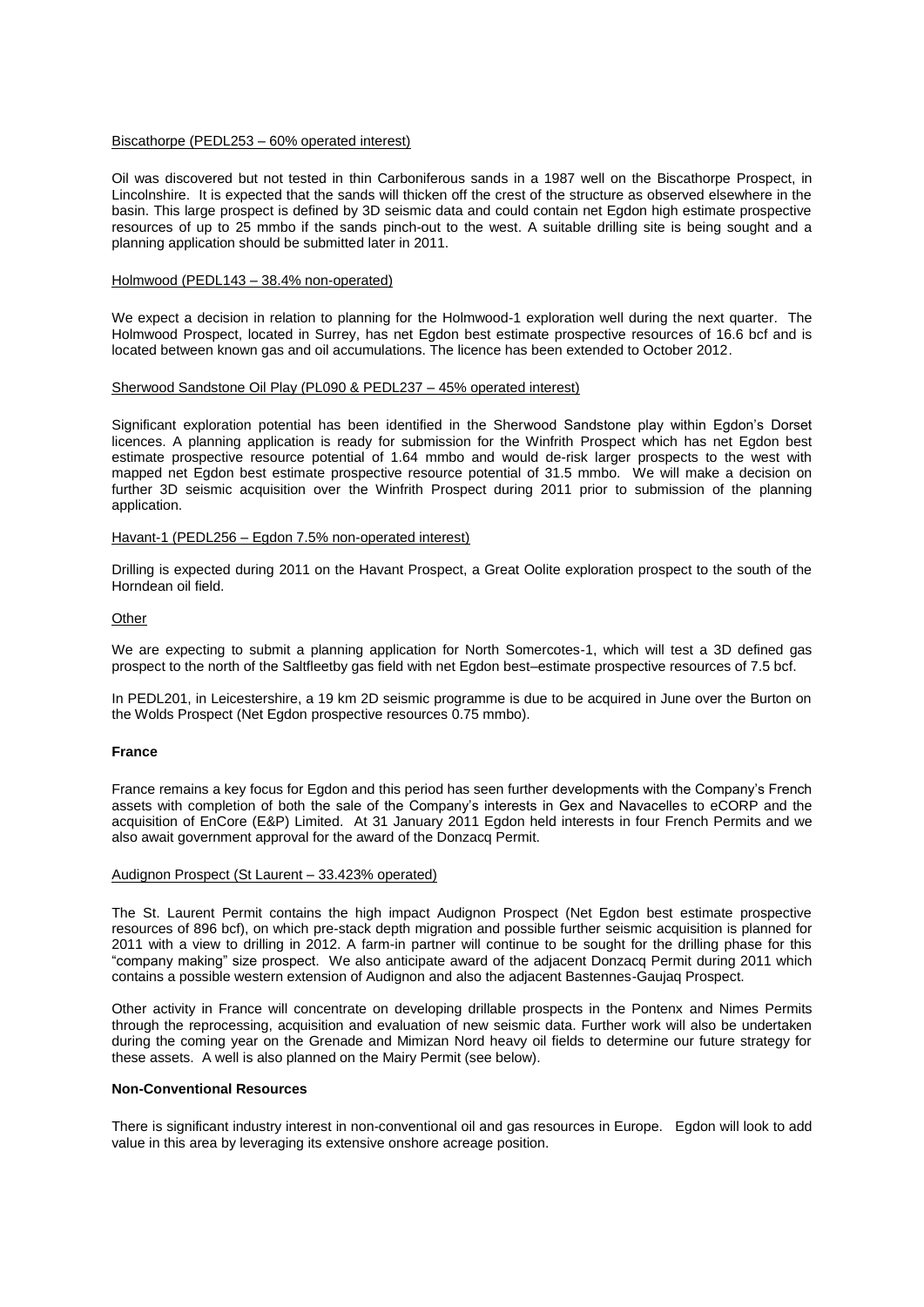In the UK we have concluded a farm-out of two East Midlands licences (PEDL139 & 140) to achieve a 13.5% carried interest through the drilling and testing of a deep shale-gas exploration well in the Gainsborough Trough where trillions of cubic feet of gas ("TCF") resources may be present. Cuadrilla Resources Ltd. have recently drilled a test of this play in North-East England and we await the results of this with interest. Egdon also holds interests in a number of East Midlands licences which contain significant coal bed methane potential.

In France, the sale to eCORP was largely driven by the non-conventional potential of the Gex and Navacelles Permits and in addition to the cash payment, Egdon retains access to up-side through back-in options. Also in France the Mairy Permit is thought to contain oil-shale potential similar to the highly productive Bakken Shale of the US Williston Basin. A well is planned to test this play during 2011. However, there is currently a drilling moratorium and ongoing public consultation in France in relation to non-conventional hydrocarbon drilling and fraccing which may impact the timing of this well.

We will continue to review our strategy for non-conventional resources and look for the best way to maximise shareholder value from these developing plays which could include further farm-outs, sales or alternative funding models.

### **2011 Work Programme**

We will continue to progress the evaluation of all our projects during the coming year although financial and manpower resources will be focused on those assets that best fit our strategic objectives in terms of risk and potential value.

We are currently drilling the Keddington-4 sidetrack and expect production from this well in early May. We have drilling planned at Havant-1, Nooks Farm-1 and on the Mairy Permit in France during 2011 with additional possible wells at Westerdale-1 and Holmwood-1 conditional upon planning. We will be progressing further planning applications for Biscathorpe-2, North Somercotes-1 and elsewhere in the UK during the coming period.

As described above we are planning new 3D and 2D seismic acquisition on a number of our UK and French projects during 2011, which should lead to a firming of our drilling plans for 2012. Specifically we are planning for a multi-well drilling programme in the East Midlands during 2012 to evaluate a number of identified prospects.

A licensing round is expected for onshore UK during 2011 and Egdon expects to participate in this. We will also look to identify additional opportunities to strengthen our opportunity base in the UK, France and elsewhere during the coming period.

The increased level of drilling and seismic activity combined with the expected growth in UK production means that the coming year should be transformational for Egdon.

Mark Abbott Managing Director 18 April 2011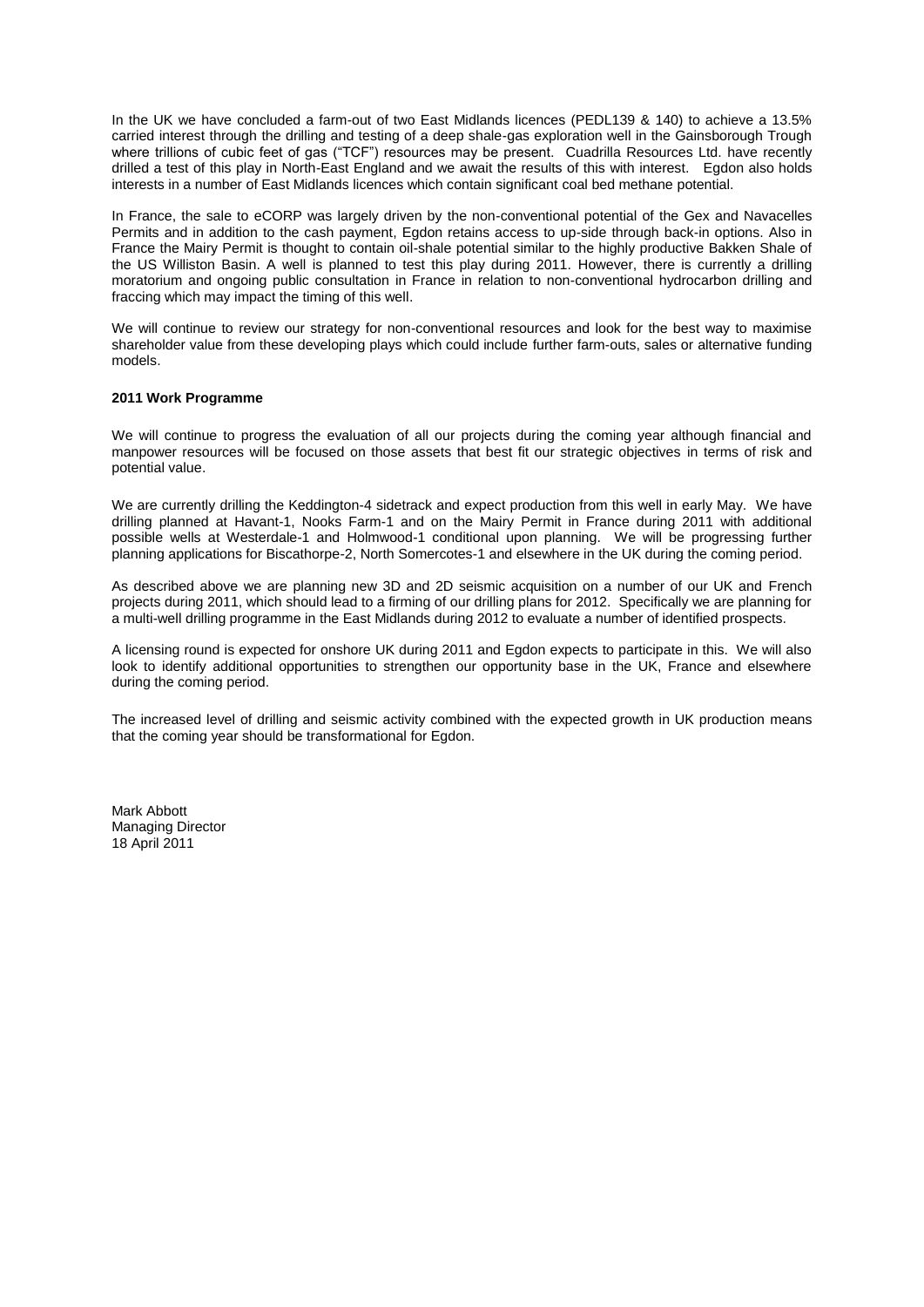# **EGDON RESOURCES PLC CONSOLIDATED STATEMENT OF COMPREHENSIVE INCOME**

*For the six months ended 31 January 2011*

|                                                                                           | <b>Unaudited</b><br><b>Six months</b><br>ended<br>31-Jan-11<br>£'000 | Unaudited<br>Six months<br>ended<br>31-Jan-10<br>£'000 | Audited<br>Year<br>ended<br>31-Jul-10<br>£'000 |
|-------------------------------------------------------------------------------------------|----------------------------------------------------------------------|--------------------------------------------------------|------------------------------------------------|
| <b>Continuing operations</b>                                                              |                                                                      |                                                        |                                                |
| Revenue                                                                                   | 932                                                                  | 498                                                    | 1,252                                          |
| Cost of sales - exploration costs written off and pre-licence costs                       | (143)                                                                |                                                        | (65)                                           |
| Cost of sales - other                                                                     | (431)                                                                | (387)                                                  | (819)                                          |
| <b>Total cost of sales</b>                                                                | (574)                                                                | (387)                                                  | (884)                                          |
| <b>Gross profit</b>                                                                       | 358                                                                  | 111                                                    | 368                                            |
| Administrative expenses                                                                   | (367)                                                                | (400)                                                  | (668)                                          |
| Other operating income                                                                    | 108                                                                  | 69                                                     | 175                                            |
| <b>Operating profit/(loss)</b>                                                            | 99                                                                   | (220)                                                  | (125)                                          |
| Gain on sale of property, plant and equipment                                             | 3                                                                    | 382                                                    | 389                                            |
| Gain on sale of subsidiary - note 2                                                       | 4,338                                                                |                                                        |                                                |
| Finance income                                                                            | 23                                                                   | 1                                                      | 1                                              |
| Finance costs                                                                             | (58)                                                                 | (14)                                                   | (29)                                           |
| <b>Profit before taxation</b>                                                             | 4,405                                                                | 149                                                    | 236                                            |
| Taxation                                                                                  |                                                                      |                                                        | (1)                                            |
| Profit for the period                                                                     | 4,405                                                                | 149                                                    | 235                                            |
| Other comprehensive income for the period                                                 |                                                                      |                                                        |                                                |
| Total comprehensive income for the period attributable to equity<br>holders of the parent | 4,405                                                                | 149                                                    | 235                                            |
| Earnings per share - note 3                                                               |                                                                      |                                                        |                                                |
| Basic profit per share                                                                    | 3.37p                                                                | 0.20 <sub>p</sub>                                      | 0.29p                                          |
| Diluted profit per share                                                                  | 3.36p                                                                | 0.20 <sub>p</sub>                                      | 0.29p                                          |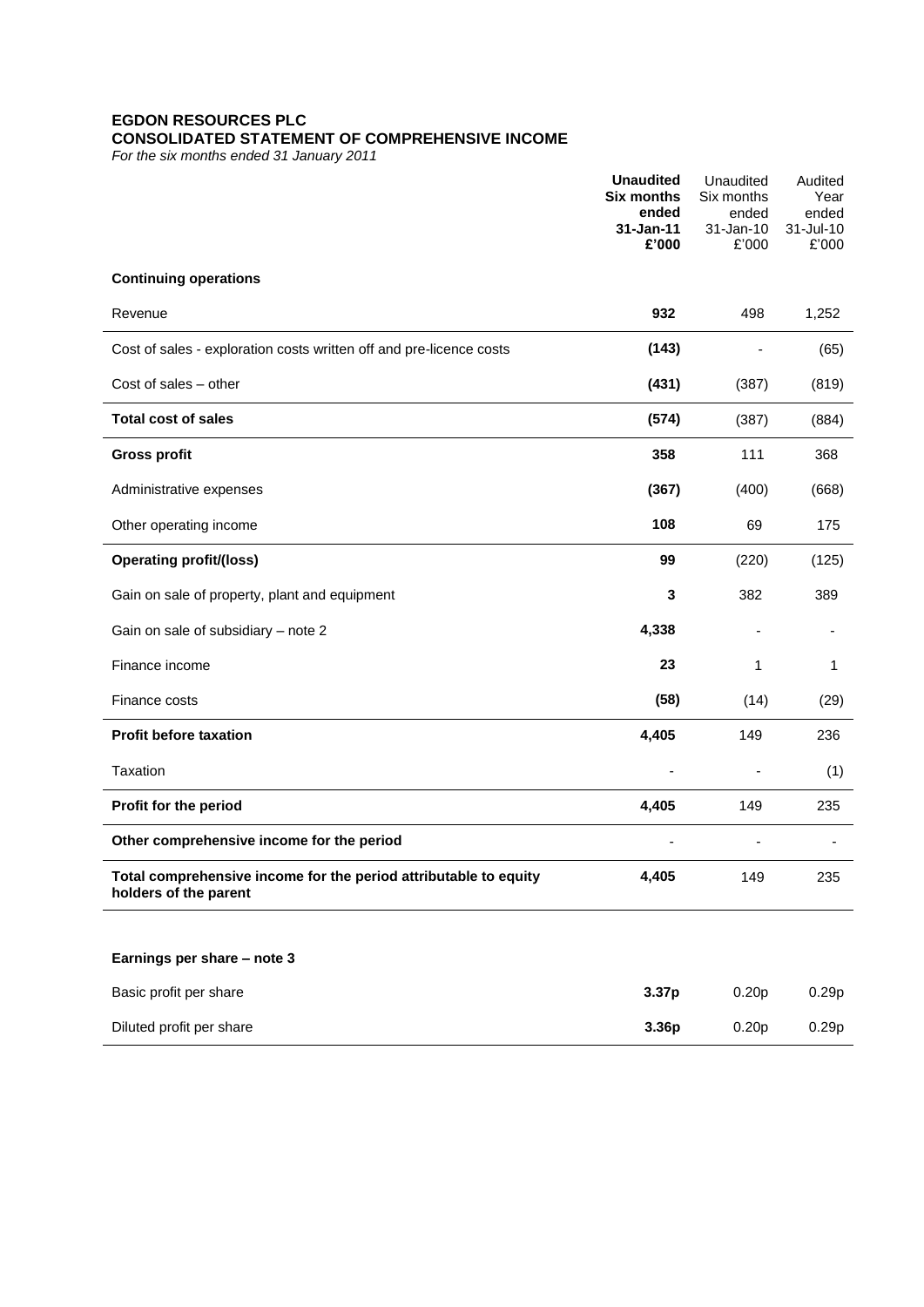# **EGDON RESOURCES PLC**

# **CONSOLIDATED STATEMENT OF FINANCIAL POSITION**

*As at 31 January 2011*

|                                                                            | <b>Notes</b> | <b>Unaudited</b><br>31-Jan-11 | Unaudited<br>31-Jan -10 | Audited<br>31-Jul-10 |
|----------------------------------------------------------------------------|--------------|-------------------------------|-------------------------|----------------------|
|                                                                            |              | £'000                         | £'000                   | £'000                |
| <b>Non-current assets</b>                                                  |              |                               |                         |                      |
| Intangible assets                                                          |              | 8,907                         | 5,859                   | 7,033                |
| Property, plant and equipment                                              |              | 8,340                         | 2,613                   | 8,422                |
| <b>Total non-current assets</b>                                            |              | 17,247                        | 8,472                   | 15,455               |
|                                                                            |              |                               |                         |                      |
| <b>Current assets</b>                                                      |              |                               |                         |                      |
| Trade and other receivables                                                |              | 957                           | 933                     | 1,039                |
| Available for sale financial assets                                        |              | 50                            | 50                      | 50                   |
| Cash and cash equivalents                                                  | 4            | 5,297                         | 1,458                   | 2,030                |
|                                                                            |              | 6,304                         | 2,441                   | 3,119                |
| Assets held for sale                                                       |              |                               |                         | 21                   |
| <b>Total current assets</b>                                                |              | 6,304                         | 2,441                   | 3,140                |
|                                                                            |              |                               |                         |                      |
| <b>Current liabilities</b>                                                 |              |                               |                         |                      |
| Trade and other payables                                                   |              | (1, 132)                      | (1, 155)                | (1,640)              |
| Liabilities directly associated with assets classified as held for<br>sale |              |                               |                         | (8)                  |
|                                                                            |              | (1, 132)                      | (1, 155)                | (1,648)              |
|                                                                            |              |                               |                         |                      |
| <b>Net current assets</b>                                                  |              | 5,172                         | 1,286                   | 1,492                |
|                                                                            |              |                               |                         |                      |
| <b>Total assets less current liabilities</b>                               |              | 22,419                        | 9,758                   | 16,947               |
|                                                                            |              |                               |                         |                      |
| <b>Non-current liabilities</b>                                             |              |                               |                         |                      |
| Long-term borrowings                                                       |              | (1,024)                       |                         |                      |
| Provisions                                                                 |              | (932)                         | (657)                   | (916)                |
| <b>Net assets</b>                                                          |              | 20,463                        | 9,101                   | 16,031               |
|                                                                            |              |                               |                         |                      |
| <b>Equity</b><br>Share capital                                             |              | 13,076                        |                         |                      |
| Share premium                                                              |              | 1,367                         | 7,548<br>65             | 13,068<br>1,362      |
| Share based payment reserve                                                |              | 95                            | 58                      | 85                   |
| Retained earnings                                                          |              | 5,925                         | 1,430                   | 1,516                |
|                                                                            |              | 20,463                        | 9,101                   | 16,031               |
|                                                                            |              |                               |                         |                      |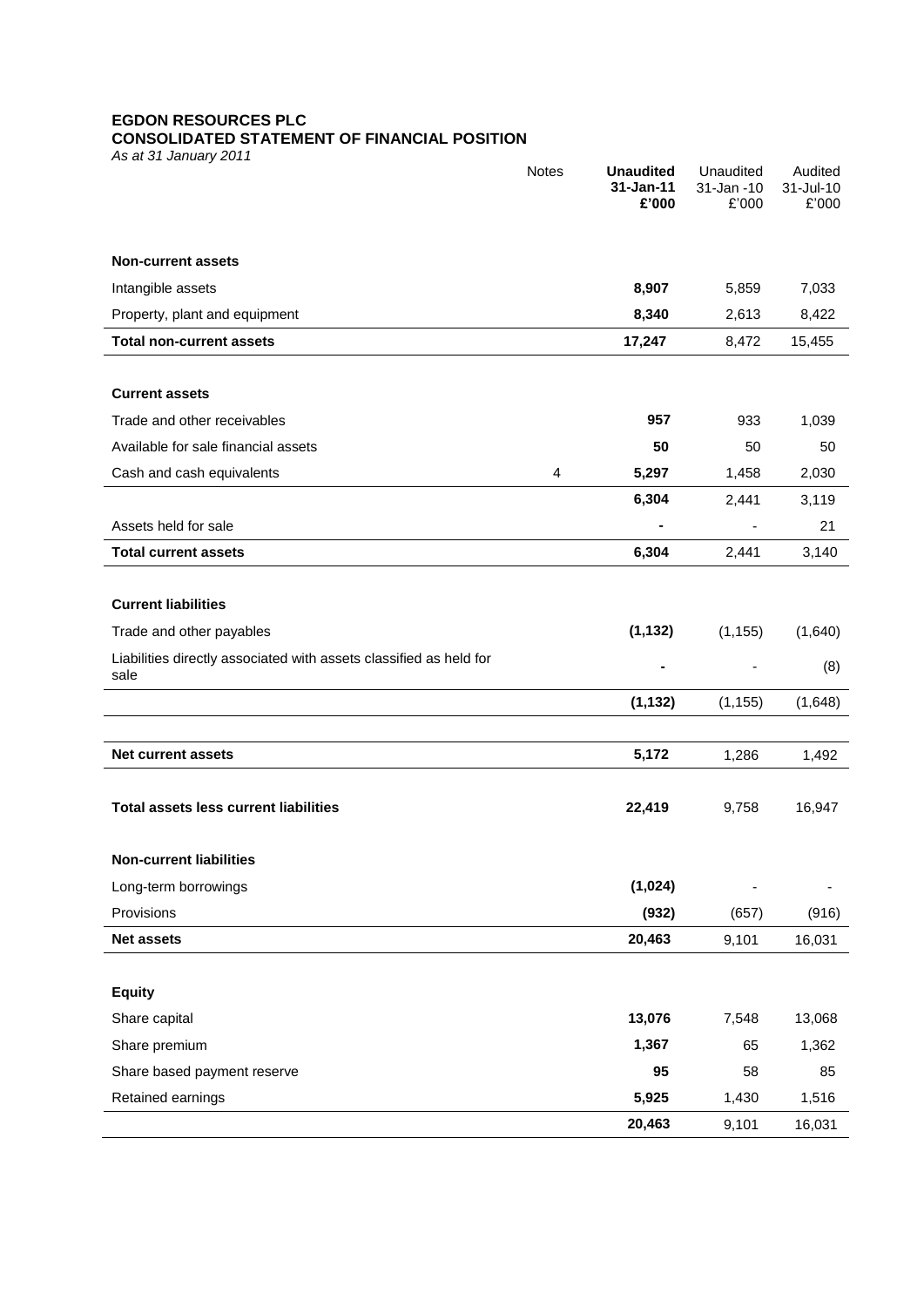# **EGDON RESOURCES PLC**

# **CONSOLIDATED STATEMENT OF CASH FLOWS**

*For the six months ended 31 January 2011*

|                                                                 | <b>Unaudited</b><br><b>Six months</b><br>ended<br>31-Jan-11 | Unaudited<br>Six months<br>ended<br>31-Jan-10 | Audited<br>Year<br>ended<br>31-Jul-10 |
|-----------------------------------------------------------------|-------------------------------------------------------------|-----------------------------------------------|---------------------------------------|
|                                                                 | £'000                                                       | £'000                                         | £'000                                 |
| Cash flows from operating activities                            |                                                             |                                               |                                       |
| Profit before tax                                               | 4,405                                                       | 149                                           | 236                                   |
| Adjustments for:                                                |                                                             |                                               |                                       |
| Depreciation and impairment of fixed assets                     | 153                                                         | 117                                           | 265                                   |
| Loss on relinquishment of intangible fixed assets               | 100                                                         |                                               |                                       |
| Gain on disposal of property, plant and equipment               | (3)                                                         | (382)                                         | (389)                                 |
| Gain on disposal of subsidiary                                  | (4, 338)                                                    |                                               |                                       |
| (Increase)/decrease in trade and other receivables              | (18)                                                        | 38                                            | (399)                                 |
| Decrease in inventory                                           |                                                             | 12                                            | 12                                    |
| (Decrease)/increase in trade and other payables                 | (198)                                                       | 70                                            | 358                                   |
| Movement in provisions                                          | (5)                                                         | (1)                                           | (4)                                   |
| Gross profit on oil well testing                                |                                                             |                                               | 33                                    |
| Finance costs                                                   | 58                                                          | 14                                            | 29                                    |
| Finance income                                                  | (23)                                                        | (1)                                           | (1)                                   |
| Share based remuneration charge                                 | 14                                                          | 28                                            | 54                                    |
| Net cash flow from operating activities                         | 145                                                         | 44                                            | 194                                   |
| <b>Investing activities</b>                                     |                                                             |                                               |                                       |
| Financial income                                                | 23                                                          | 1                                             | 1                                     |
| Purchase of exploration and evaluation assets                   | (2,033)                                                     | (119)                                         | (1, 133)                              |
| Purchase of property, plant and equipment                       | (249)                                                       | (227)                                         | (898)                                 |
| Proceeds from sale of intangible assets                         |                                                             | 147                                           | 147                                   |
| Proceeds from sale of property, plant and equipment             | 3                                                           | 305                                           | 503                                   |
| Proceeds from sale of subsidiary                                | 4,342                                                       |                                               |                                       |
| Net cash flow from capital expenditure and financial investment | 2,086                                                       | 107                                           | (1, 380)                              |
|                                                                 |                                                             |                                               |                                       |
| <b>Financing activities</b><br><b>Issue of shares</b>           | 13                                                          |                                               | 2,000                                 |
| Costs associated with issue of shares                           |                                                             |                                               | (82)                                  |
| Proceeds from borrowings                                        | 1,054                                                       |                                               |                                       |
| Repayment of borrowings                                         | (2)                                                         |                                               |                                       |
| Finance costs                                                   | (37)                                                        |                                               | (1)                                   |
| Net cash flow from financing                                    | 1,028                                                       |                                               | 1,917                                 |
| Net increase in cash and cash equivalents                       | 3,259                                                       | 151                                           | 731                                   |
| Cash and cash equivalents at the start of the period            | 2,038*                                                      | 1,307                                         | 1,307                                 |
| Cash and cash equivalents at the end of the period              | 5,297                                                       | 1,458                                         | 2,038*                                |

Significant non-cash transactions for the year ended 31 July 2010 comprised the issue of equity share capital as consideration for the acquisition of tangible and intangible fixed assets from EnCore Oil plc, and for decommissioning and reinstatement provisions.

\* includes cash and cash equivalents of £8,000 classified as held for sale.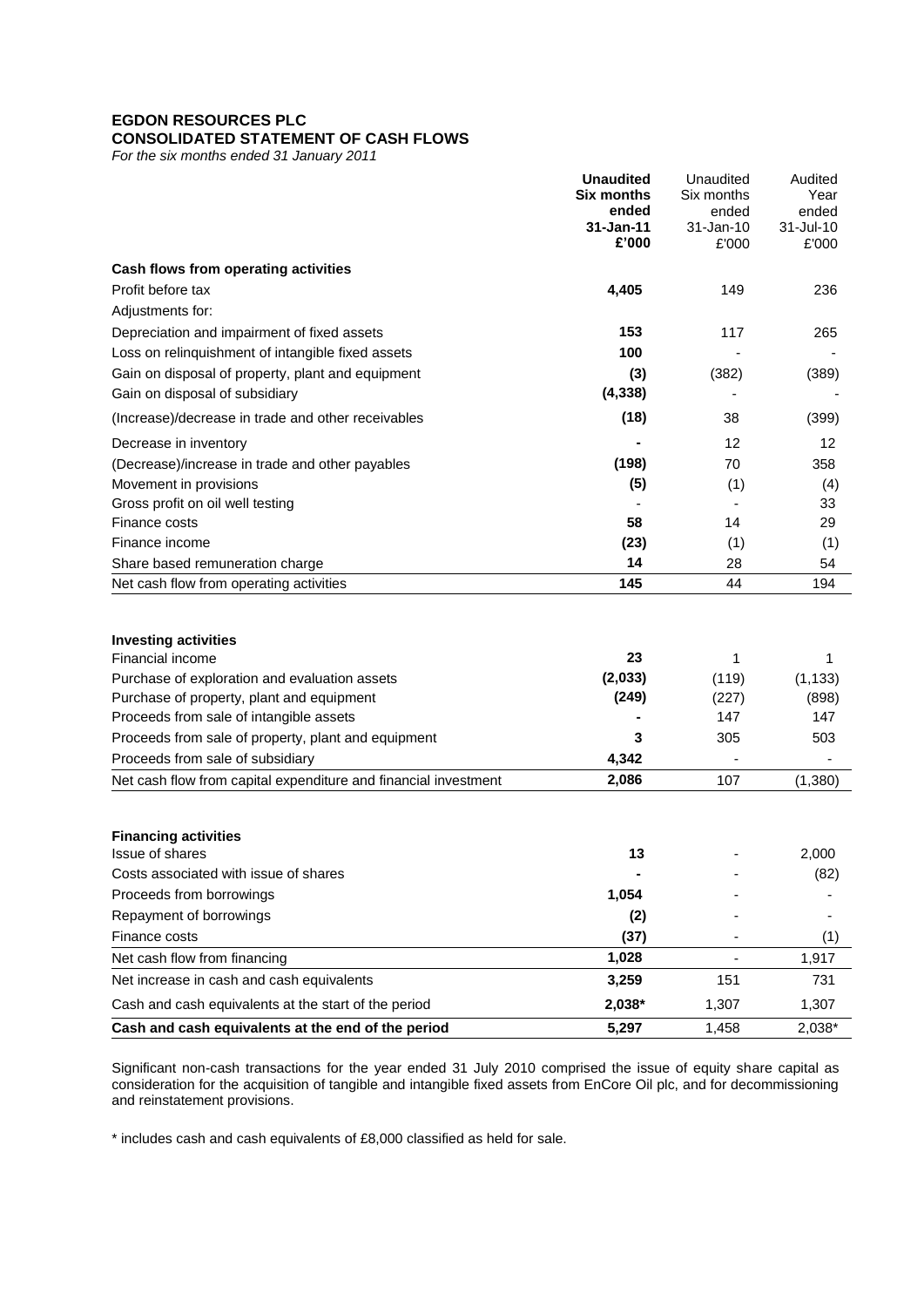# **EGDON RESOURCES PLC CONSOLIDATED STATEMENT OF CHANGES IN EQUITY**

*For the six months ended 31 January 2011*

|                                             |                  |                          | Share<br>based           |                      |        |
|---------------------------------------------|------------------|--------------------------|--------------------------|----------------------|--------|
|                                             | Share<br>capital | Share<br>premium         | payment<br>reserve       | Retained<br>earnings | Equity |
|                                             |                  |                          |                          |                      |        |
|                                             | £'000            | £'000                    | £'000                    | £'000                | £'000  |
|                                             | 7,548            | 65                       | 30                       | 1,281                | 8,924  |
| Balance at 1 August 2009                    |                  |                          |                          |                      |        |
| Total comprehensive income for the period   |                  |                          |                          | 149                  | 149    |
| Share Option charge                         |                  |                          | 28                       |                      | 28     |
| Balance at 31 January 2010                  | 7,548            | 65                       | 58                       | 1,430                | 9,101  |
| Total comprehensive income for the period   |                  | $\overline{\phantom{a}}$ | $\overline{\phantom{a}}$ | 86                   | 86     |
| Issue of ordinary shares (April 2010)       | 1,600            | 317                      |                          |                      | 1,917  |
| Issue of ordinary shares (July 2010)        | 3,920            | 980                      |                          |                      | 4,900  |
| Share option charge                         |                  |                          | 27                       |                      | 27     |
| Balance as at 31 July 2010                  | 13,068           | 1,362                    | 85                       | 1,516                | 16,031 |
| Total comprehensive income for the period   |                  |                          |                          | 4,405                | 4,405  |
| Issue of ordinary shares (December 2010)    | 8                | 5                        |                          |                      | 13     |
| Transfer of share option charge on exercise |                  |                          | (4)                      | 4                    |        |
| Share option charge                         |                  |                          | 14                       |                      | 14     |
| Balance as at 31 January 2011               | 13,076           | 1,367                    | 95                       | 5,925                | 20,463 |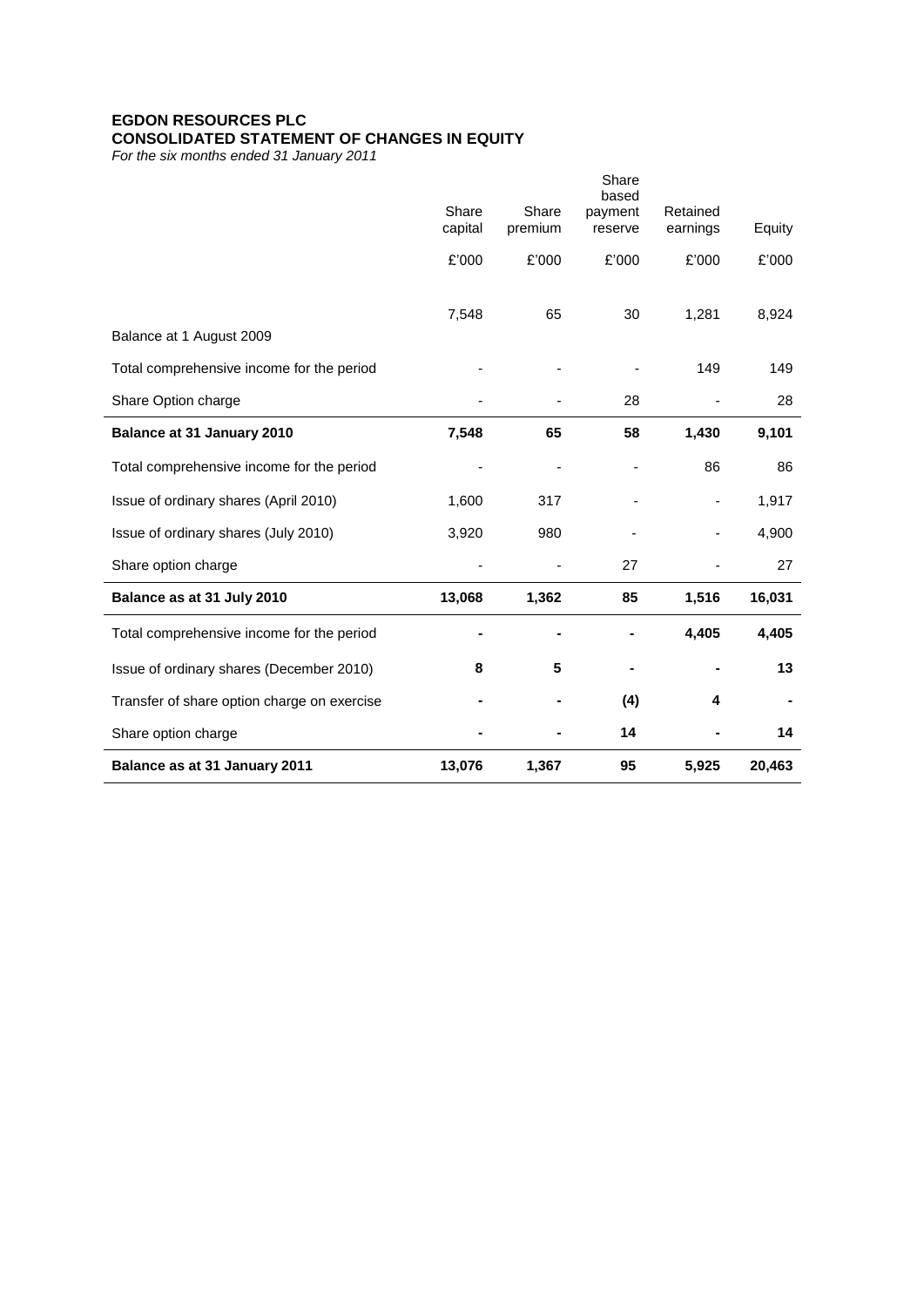### **1. General information**

Egdon Resources plc ("the Company" and ultimate parent of the Group) is a public limited company listed on the AIM market of the London Stock Exchange plc (AIM) and incorporated in England. The registered office is The Wheat House, 98 High Street, Odiham, Hampshire, RG29 1LP.

This interim report was authorised for issue by the directors on the 18 April 2011.

#### **Basis of preparation**

The condensed financial statements have been prepared using accounting policies consistent with International Financial Reporting Standards as adopted for use in the European Union. The financial information has been prepared on the basis of IFRS that the Directors expect to be adopted by the European Union and applicable as at 31 July 2011.

#### **Non-statutory accounts**

The financial information for the period ended 31 January 2011 set out in this interim report does not constitute the Group"s statutory accounts for that period. The statutory accounts for the year ended 31 July 2010 have been delivered to the Registrar of Companies. The auditors reported on those accounts; their report was unqualified, did not contain a statement under either Section 498 (2) or Section 498 (3) of the Companies Act 2006 and did not include references to any matters to which the auditor drew attention by way of emphasis.

The financial information for the 6 months ended 31 January 2011 and 31 January 2010 is unaudited.

#### **Accounting policies**

The condensed financial statements have been prepared under the historical cost convention, except for the inclusion of financial instruments at fair value.

The same accounting policies, presentation and methods of computation are followed in these condensed financial statements as were applied in preparation of the Group"s financial statements for the year ended 31 July 2010.

The Directors have reviewed the budget, projected cash flows, considered committed expenditure and based on this review are confident that the Group will have adequate financial resources to continue in existence for the foreseeable future. Consequently the Directors consider it appropriate to prepare the financial statements on the going concern basis.

### **2. Corporate transactions**

### Sale of Egdon Resources (New Ventures) Limited

On 5 October 2010 the sale of Egdon Resources (New Ventures) Ltd ("ERNV"), the holder of certain of Egdon"s permit interests in France, to eCORP Oil and Gas UK Ltd ("eCORP") was completed.

The consideration was £4.5 million in cash and the grant of options in relation to the permits sold. The assets of ERNV at completion were a 60% interest in the Navacelles Permit, a 40% interest in the Gex Permit and a 40% interest in the Gex Sud Permit Application (the "Permit Interests"). The Options are in relation to a 6% interest in the Gex Permit and the Gex Sud Permit Application and a 9% interest in the Navacelles Permit. These Options are exercisable up to the later of two years from the 23 June 2010 (or in the case of the Gex Sud Permit Application two years from any licence award) or 60 days following plugging and abandonment or the completion of initial testing of the first well on each permit, subject to an end-stop date of 23 June 2015. On exercise of any Back-In Option Egdon will pay to ERNV its pro-rata share of all costs incurred by ERNV on that permit and pay to eCORP the appropriate proportion of the original acquisition price.

This transaction resulted in the gain on sale of subsidiary of £4.338 million

#### Acquisition of EnCore (E&P) Limited (now renamed Egdon (E&P) Limited)

This company, which holds two Permits in France (Mairy and Nimes), was acquired in the period for a cash consideration of £100,000. This is accounted for as an asset acquisition rather than a business combination.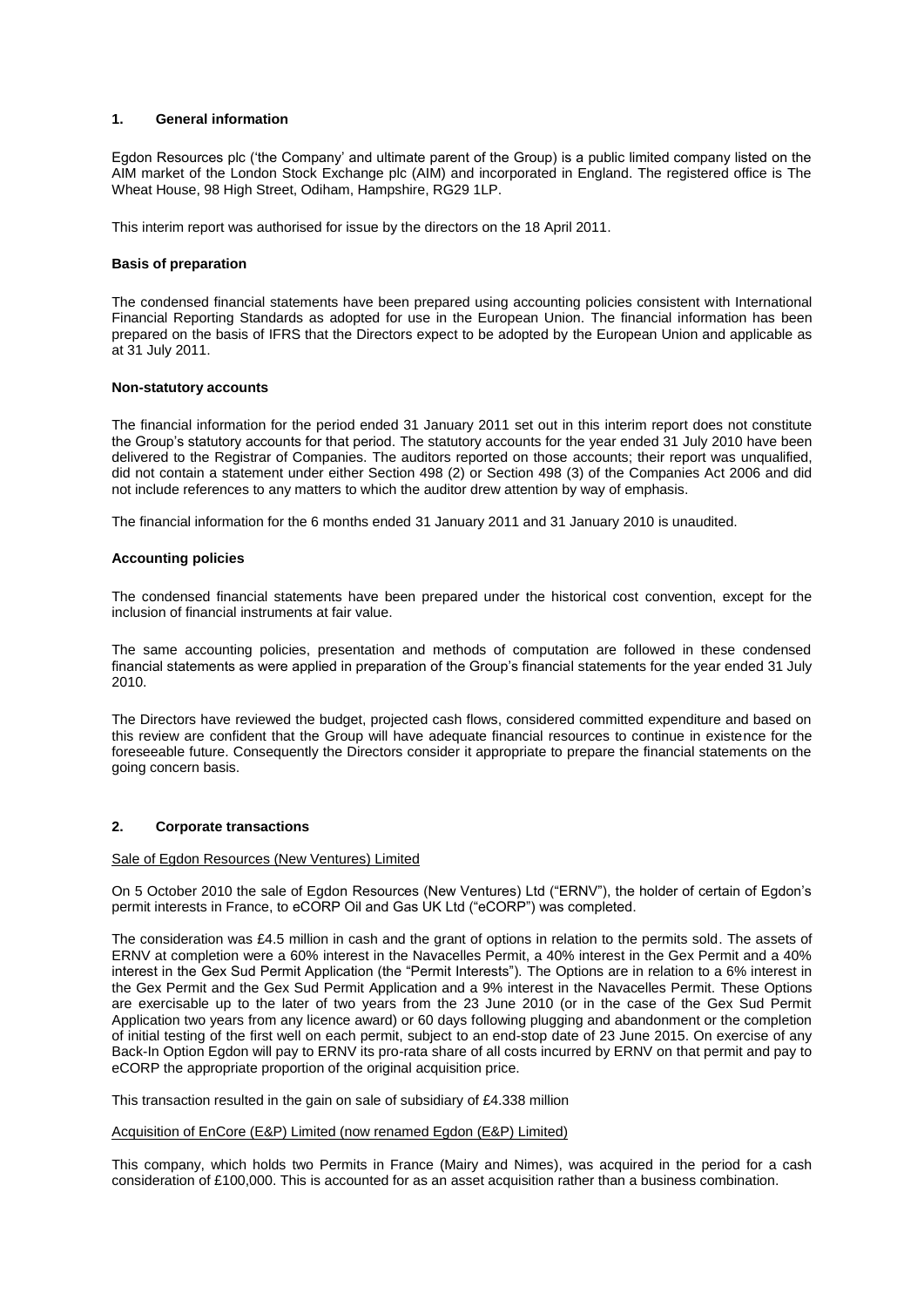### **3. Earnings per share**

|                         | <b>Unaudited</b><br><b>Six months</b><br>ended<br>$31 - Jan-11$ | Unaudited<br>Six months<br>ended<br>31-Jan-10 | Audited<br>Year ended<br>$31 -$ Jul $-10$ |
|-------------------------|-----------------------------------------------------------------|-----------------------------------------------|-------------------------------------------|
|                         | p                                                               | D                                             | p                                         |
| Basic<br><b>Diluted</b> | 3.37<br>3.36                                                    | 0.20<br>0.20                                  | 0.29<br>0.29                              |

The basic earnings per share has been calculated on the profit on ordinary activities after taxation of £4.405m (January 2010: profit on ordinary activities after taxation of £0.149m; July 2010: profit on ordinary activities after taxation of £0.235m) divided by the weighted average number of ordinary shares in issue of 130,675,774 (January 2010: 75,475,770, July 2010: 80,882,893).

The diluted earnings per share has been calculated using a weighted average number of ordinary shares of 131,062,264. In accordance with IAS 33, diluted earnings per share calculations for prior periods remain unchanged from basic earnings per share as the assumed conversion of outstanding share options would be anti-dilutive.

#### **4. Cash and Cash Equivalents**

|                                         | <b>Unaudited</b><br>31 - Jan - 11<br>£'000 | Unaudited<br>$31 - Jan-10$<br>£'000 | Audited<br>$31 -$ Jul-10<br>£'000 |
|-----------------------------------------|--------------------------------------------|-------------------------------------|-----------------------------------|
| Cash at bank at floating interest rates | 3,527                                      | 970                                 | 371                               |
| Restricted cash at bank                 | 296                                        | 295                                 | 296                               |
| Other cash at bank                      | 1,474                                      | 193                                 | 1,363                             |
|                                         | 5,297                                      | 1.458                               | 2,030                             |

Cash at bank at floating interest rates consisted of money market deposits which earn interest at rates set in advance for periods up to three months by reference to Sterling LIBOR. Restricted cash at bank represents amounts lodged in support of guarantee commitments, earning interest at short term rates based on Sterling LIBOR.

### **5. Post balance sheet events**

Planning permission was granted by Staffordshire County Council for the re-entry and testing of the Nooks Farm-1A well at a planning committee meeting held on 3 February 2011. Egdon holds a 46% interest in the project which is located in Staffordshire licence PEDL141.

Egdon completed the acquisition of a 50% interest in PEDL180 and PEDL181 from Valhalla Oil and Gas UK Limited on 14 March 2011. The consideration for the acquisition was the grant to Valhalla of a Net Profit Interest ("NPI") of 10% of the assigned 50% interest in each of the licences.

Drilling operations have commenced at the Keddington-4 side-track well in PEDL005(Remainder). The British Drilling and Freezing Limited BDF28 drilling unit began mobilising to the site on 1 April and operations began on 4 April. The side-track commenced at 0700 hours on 9 April from a kick-off depth of 2080 metres. The well is intended to be drilled directionally to a total measured depth of around 2750 metres. Drilling and completion operations are expected to be completed by the end of April. Production from the adjacent Keddington-3z well has been suspended for safety reasons during the drilling operations and will resume once the rig has been demobilised.

# **6. Dividend**

The Directors do not recommend payment of a dividend.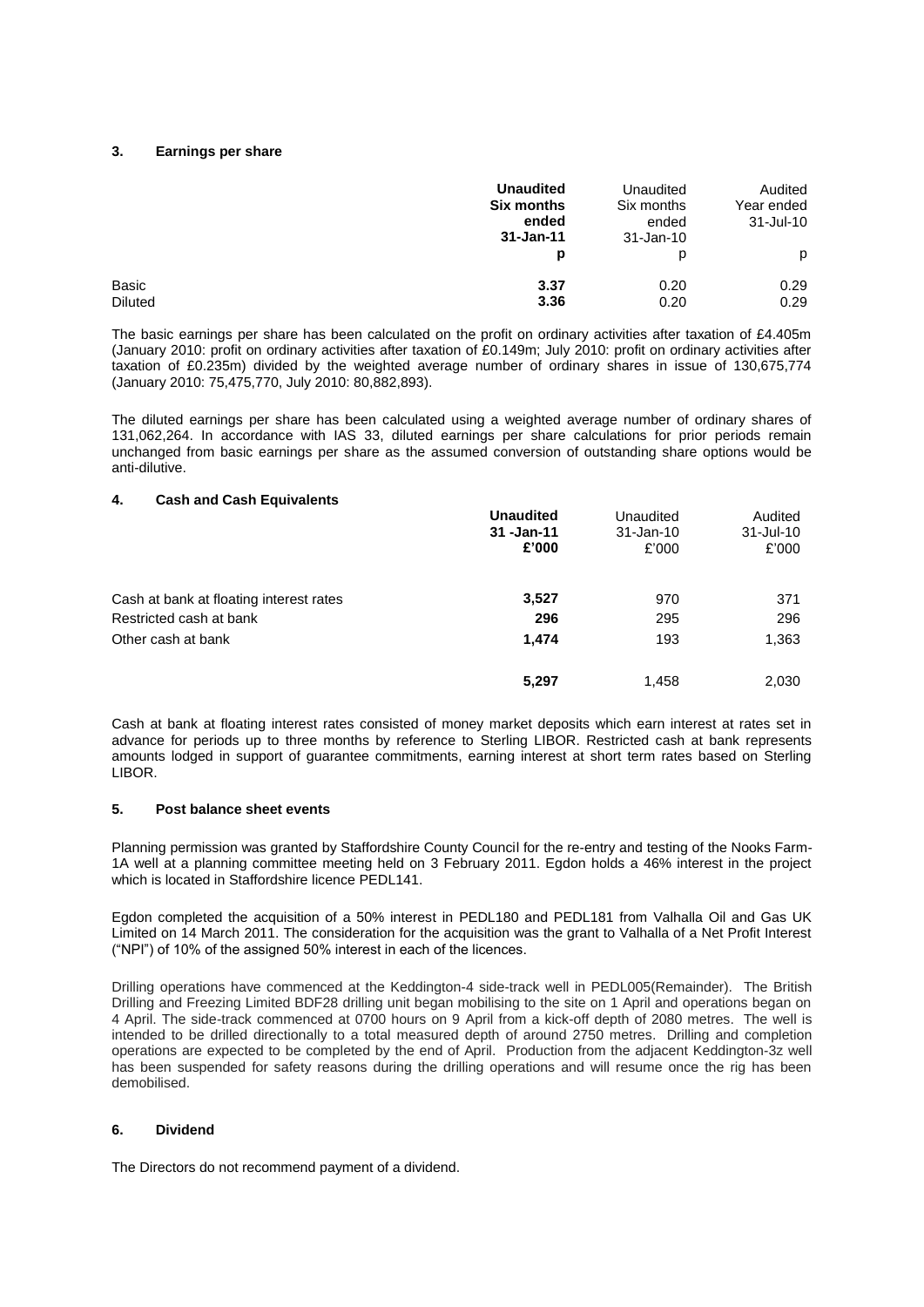# **7. Publication of the Interim Report**

This interim report is available on the Company's website [www.egdon-resources.com.](http://www.egdon-resources.com/)